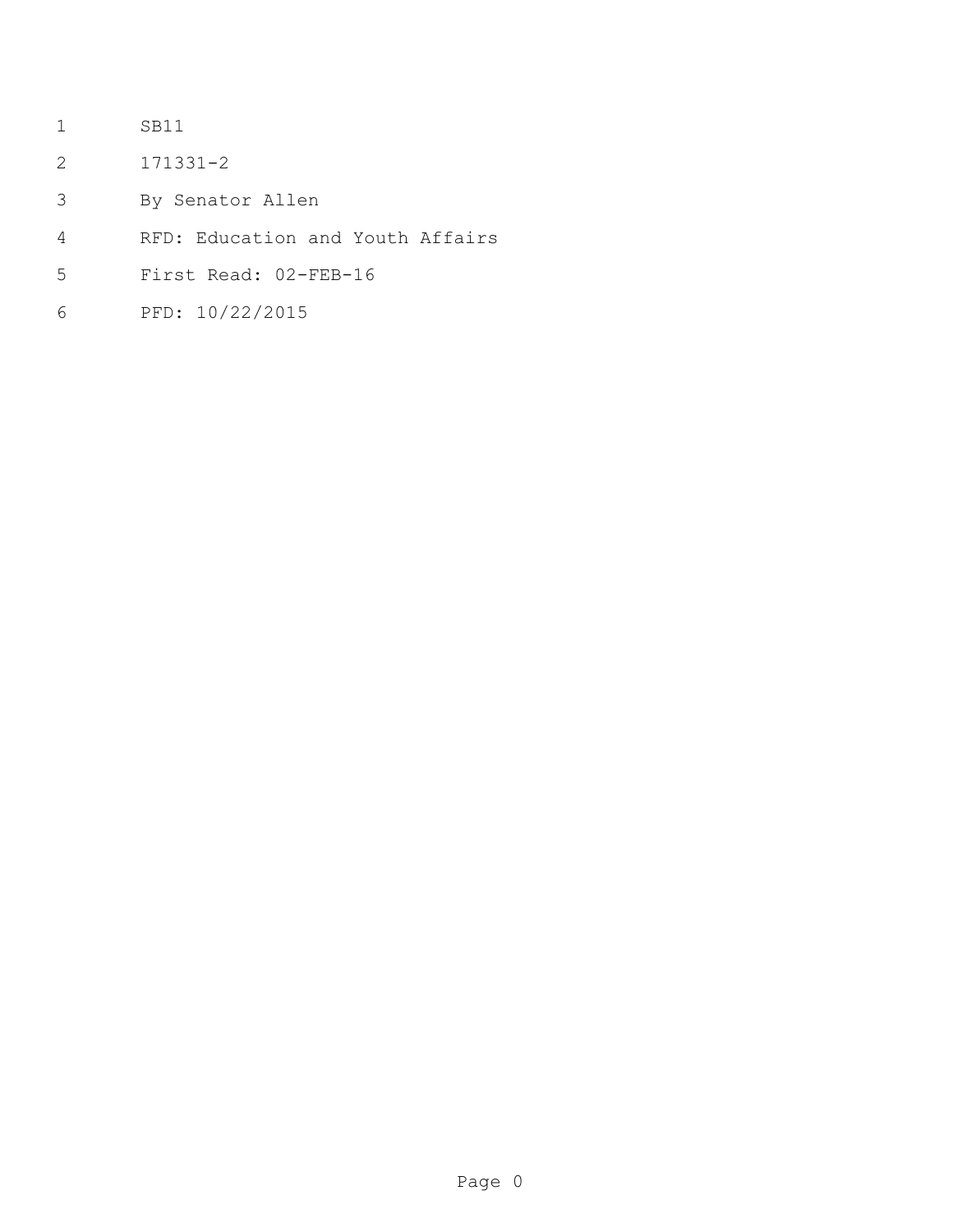| $\mathbf 1$ | 171331-2:n:08/07/2015:KMS*/agb LRS2015-2615R1                  |
|-------------|----------------------------------------------------------------|
| 2           |                                                                |
| 3           |                                                                |
| 4           |                                                                |
| 5           |                                                                |
| 6           |                                                                |
| 7           |                                                                |
| 8           | This bill would establish the Jason Flatt<br>SYNOPSIS:         |
| $\mathsf 9$ | Act and would require annual suicide awareness                 |
| 10          | prevention education training for certificated                 |
| 11          | public K-12 school personnel.                                  |
| 12          |                                                                |
| 13          | A BILL                                                         |
| 14          | TO BE ENTITLED                                                 |
| 15          | AN ACT                                                         |
| 16          |                                                                |
| 17          | To establish the Jason Flatt Act, relating to                  |
| 18          | student health in grades K-12 public school systems; to        |
| 19          | require annual suicide prevention education training for       |
| 20          | certificated school system personnel; to provide that no cause |
| 21          | of action is created; to provide that no duty of care is       |
| 22          | created; to provide for legislative findings; and to provide   |
| 23          | for related matters.                                           |
| 24          | BE IT ENACTED BY THE LEGISLATURE OF ALABAMA:                   |
| 25          | Section 1. This act shall be known and may be cited            |
| 26          | as the Jason Flatt Act.                                        |
| 27          | Section 2. The Legislature finds as follows:                   |

Page 1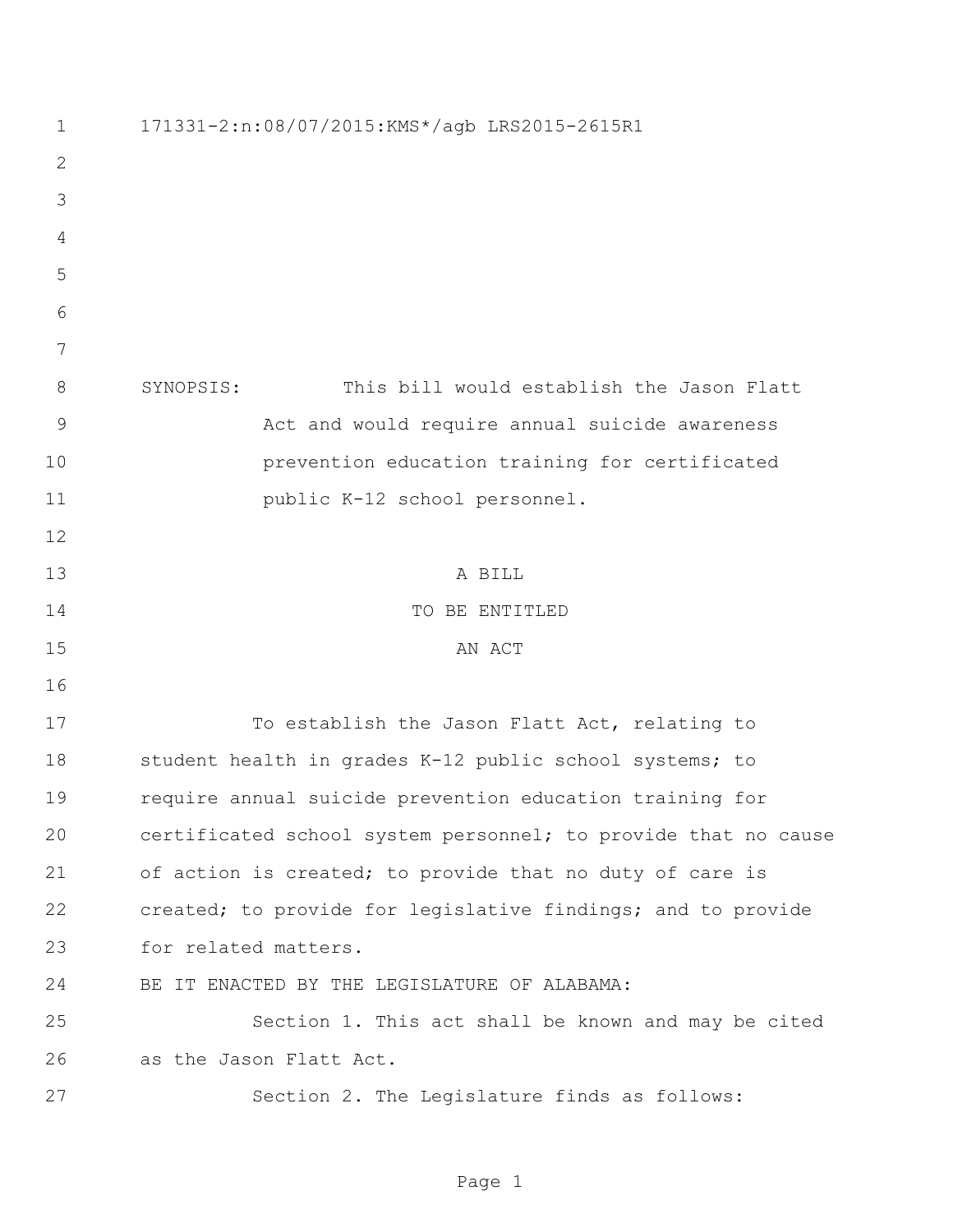(1) Suicide in youth cuts across ethnic, economic, social, and age boundaries and has a tremendous and traumatic impact on surviving family members, friends, and the community at large.

 (2) After unintentional injury, suicide has become the leading cause of death among young people. At a time when unintentional injuries have been on the decline, suicides have increased.

 (3) Suicide is a complex issue that requires school, family, and community resources be harnessed for appropriate and timely help to be available in order to prevent suicide.

 Section 3. (a) The Department of Education shall adopt rules to require that all certificated public school personnel receive annual training in suicide awareness and prevention. This training shall be provided within the framework of existing inservice training programs offered by the department or as part of required professional development offered by a local school system.

 (b) The department, in consultation with suicide prevention experts, shall develop a list of approved training materials to fulfill the requirements of this act which may include training materials currently being used by a local school system if such training materials satisfy the criteria established by the department.

 (c)(1) Approved materials shall include training on how to identify appropriate mental health services, both within the school and also within the larger community, and

Page 2